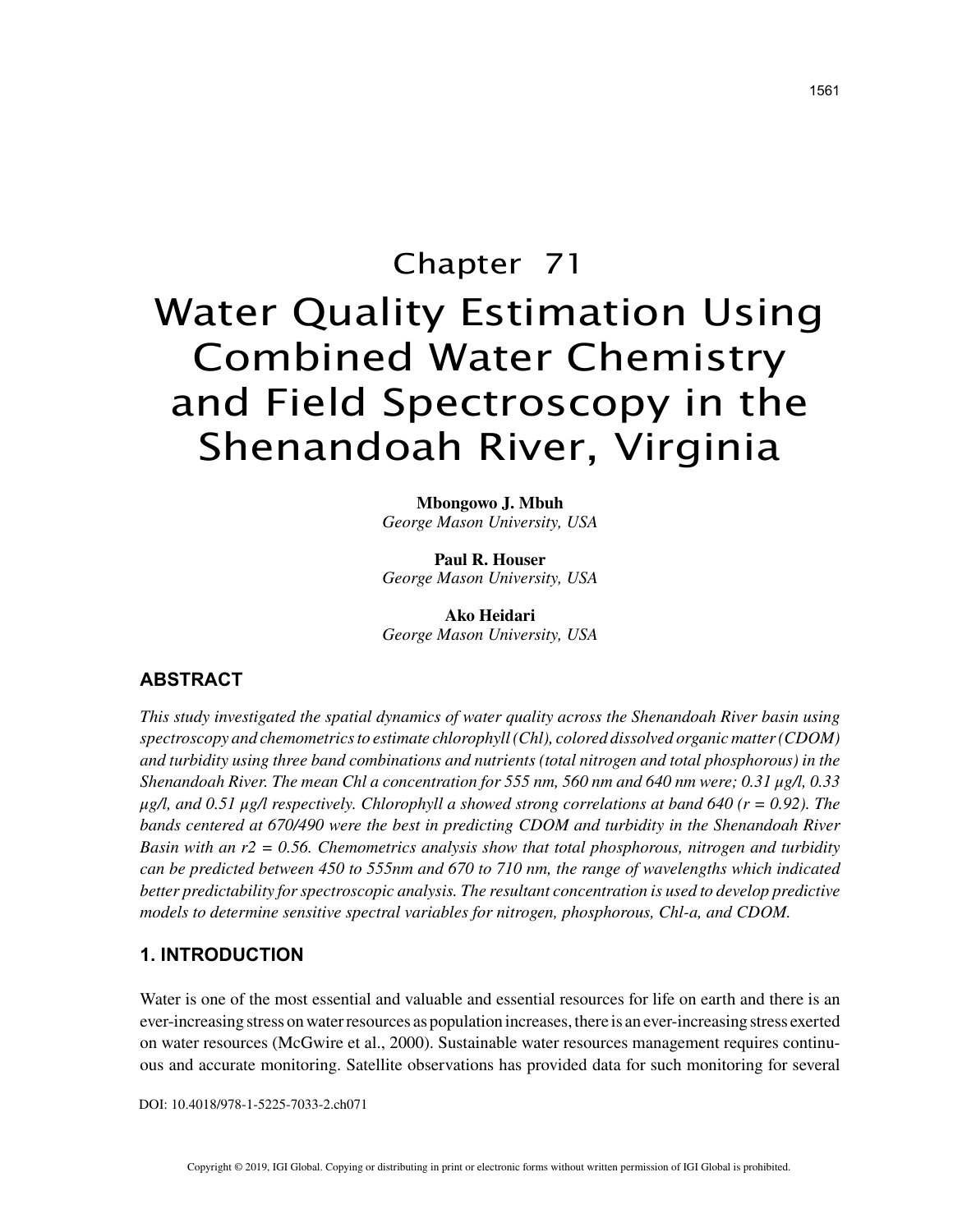#### *Water Quality Estimation Using Combined Water Chemistry and Field Spectroscopy*

years (Landgrebe, 1999) and has served as a time and the cost-effective way to carry out large-scale monitoring (Okin et al., 2001), "which can be used to determine the quality, quantity, and geographic distribution of this resource" (Govender et al., 2006). Water pollution is a significant environmental issue, further limiting the availability of water for human and environmental use. In the Shenandoah River, several natural and anthropogenic processes affect the quality of streams and ground water. According to the Virginia Department of Environmental Quality the Shenandoah River is also "under the under stress from a variety of human uses and influences, from water supply demands, waste disposal and irrigation, to hydropower, transportation and recreation". Common major chemicals found in the Shenandoah Basin include nutrients (nitrogen and phosphorous), "pesticides, trace elements, volatile organic compounds and chlorinated industrial compounds" (USGS, 1998). Although nutrients are essential for plant and animal growth and nourishment, an overabundance of some nutrients in water can disturb the river (Mueller & Helsel, 1996*).* Pollution incidents in the Shenandoah have been reported by the Environmental Quality Department, between 1929 and 1950, where mercury waste from a now-defunct DuPont Co. facility contaminated the South Fork from Waynesboro to Front Royal. McGovern (2014), in a recent article on the Rockbridge report, stated that mercury levels have mostly settled and do not appear to pose a significant health threat, although its concentrations have not declined. The report also indicates that the river continues to maintain mercury advisory, the sponsorship of scientists by DuPont to monitor fish health and water quality has remained in place (McGovern S., http://rockbridgereport. washingtonandlee.net/?p=7053).

The Shenandoah serves as a popular fishing destination in Virginia (Virginia Association of Soil and Water Conservation Districts). However, fish deaths were observed for almost two months in 2003, from April to the end of May, when the bacteria causing fish death subside as result of warm waters. The Shenandoah River was affected by massive fish kill between 2003 and 2006, as reported by the Virginia Department of Environmental Quality. The Fish kill in 2003 was observed at the North Fork, and in 2004, it occurred along 100 miles of the South Fork Shenandoah. Virginia Department of Environmental Quality also reports that; about 65 percent of the fish population had died by 2005, which is 13 times the number of fish death that observed in the river for a normal year (McGovern S., 2014; http://rockbridgereport.washingtonandlee.net/?p=7053). Almost a decade after this fish kill incident, its cause has yet to be identified, although a bacteria known as *Aeromonas salmonicida* which is known for causing afflictions on fish has been identified. This bacteria cause minor to fatal tissue damage that can cut as deep as a fish's backbone to the affected rivers, and this fish kill has impaired the river (Ripley et al., 2008). Although the fish kill rate has reduced since 2005, *Aeromonas salmonicida,* which does very well under cold water conditions, and thrives with temperatures below 65 degrees year-round.is still present in the Shenandoah and nearby waters. The Shenandoah river also has an estrogenic compounds that can induce intersex (Lange et al., 2009 & Hahlbeck et al., 2004) and this has a negative effect on the o the fish immune function (Iwanowicz and Ottinger, 2009 & Robertson et al., 2009). The Virginia Game and Inland Fisheries Department is still to discover what is causing the presence on this bacterium in the Shenandoah River which is a warm water body. Also, pharmaceuticals and hormones from sewage treatment facilities contribute to the fish deaths. Virginia Department of Environmental Quality, also reports that, many endocrine disruptors, such as certain soaps, found in household products have an effect on fish immune systems. Although a direct correlation between endocrine disruptors and the fish kills, have not been identified, it is believe that pharmaceuticals, pesticides and parasites have brought added stress to fish immune systems, affecting their ability to fight (Virginia Department of Environmental Quality).